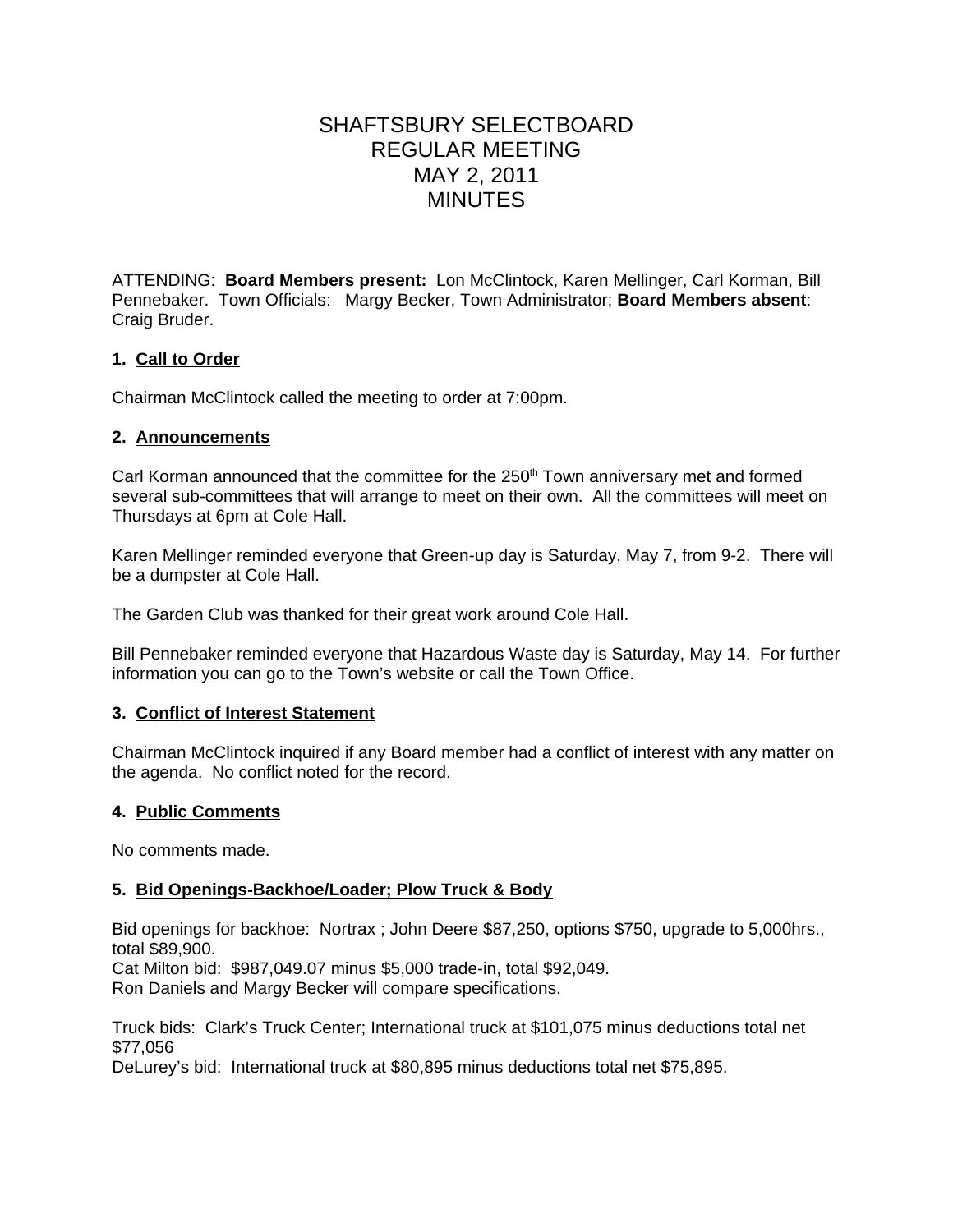Body bids: Arrowhead; Tenco at \$52,449 Fairfield bid: Everest at \$49,690 or Mig at \$51,600.

#### **6. Bridge & Highway Standards-Adopt**

The Board discussed adopting the Bridge and Highway Standards. They discussed benefits vs. cost and decided more information was needed. A special meeting will be held with Better Back Roads Committee and Vtrans.

# **7. Accounting Policies**

The Town needs to develop a comprehensive policy. Work is being done on the internal control factor. There is no fraud or credit card policy, the committee will look to other towns' policies. The transfer Station is back to using the original revenue policy.

Material will be collected from key department heads and electives to create an operating handbook; a committee will be formed to do this.

## **8. Ad Hoc Committees**

The Board discussed various committees to decide whether they need to comply with the open meeting laws. The Cemetery Committee and the Recreational Committee are considered town committees and must comply with the open meeting law. The Economic committee needs further discussion.

The liaisons from the Select Board will contact the various committees to gather information as to whether they are advisory or town committees. A policy will then be put in place.

## **9. Road Crew Vacancy**

The deadline for the Road Foreman vacancy is May  $9<sup>th</sup>$  at 3pm. The Board decided to wait another week before advertising for a sixth crew member.

## **10. Summer Hours Policy for Highway Crew**

The Board discussed the summer hours' policy. The start and stop dates were discussed along with more flexibility in the policy. The Board decided to discuss the matter with the new Road Foreman when hired.

## **11. Shires Corridor Management Plan**

A letter of support for the plan will be sent by May 26. The Town will be eligible for grants through the program.

## **12. Clean Harbors-HHW Contract**

The contract is in Boston and has not been forwarded at this time.

#### **13. Town Administrator Report**

Margy Becker discussed the issue of the oil tank; if used oil can be sold and who would be responsible for seeing that it is clean oil. Bill Pennebaker and Margy Becker will research the issues further.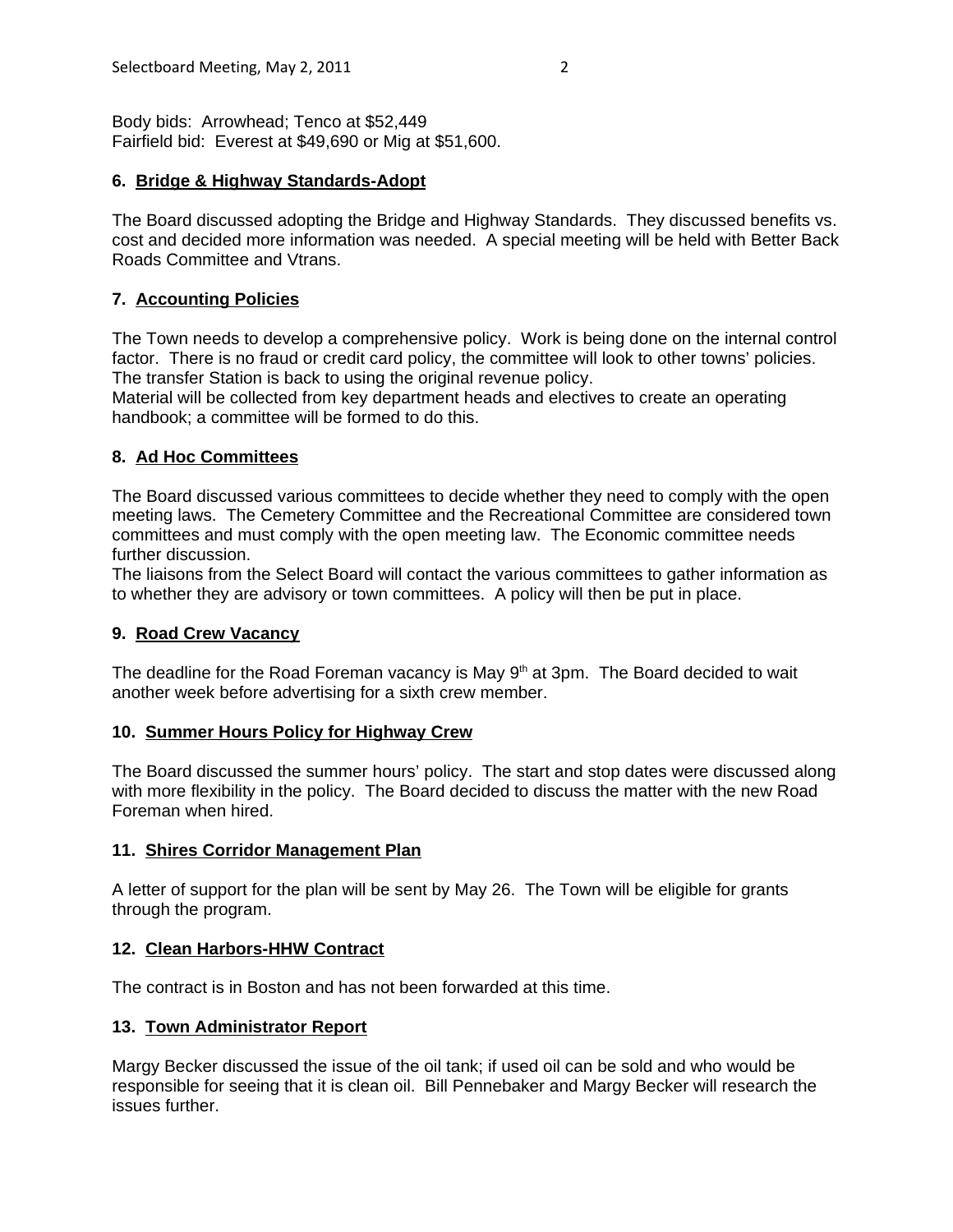The opening of Howard Park is underway; the broken water pipe is being fixed. Fuel bidding and mowing bidding will begin this week. There are dog enforcement issues that need to be addressed. The Town's website needs to be renewed.

Jay Coonradt will mow Cleveland Park for \$30.

# **14 Other Business**

There will be a site visit to the Gun Club by the Zoning Administrator The gun club has an appeal in the Environmental court,. There is a question as to whether or not fences are being torn down.

There will be a School Board meeting on May 10<sup>th</sup> at 5:30p.m. The school has eliminated the crossing guard position, the possibility of a traffic light has been suggested, which would require a study by the state.

The sidewalks on Cleveland Avenue need to be sealed due to damage over the winter.

#### **Karen Mellinger made the motion to approve the sale of property with the home in Granger Hollow. Bill Pennebaker seconded. Motion carried.**

#### **15. Approval of Minutes**

**Karen Mellinger made the motion to approve the minutes for April 18, 2011 with changes added. Carl Korman seconded. Motion carried.**

**Karen Mellinger made the motion to approve the minutes for April 25, 2011 with amendments. Carl Korman seconded. Motion carried.**

Minutes for April 11, 2011 were tabled.

#### **16. Approval of Warrants**

TRANSFER WARRANT IN THE AMOUNT OF \$37,825.34 DUE TO THE GENERAL FUND FROM LANDFILL, WATER DEPT., COLE HALL, LISTERS, PROF. AUDIT, DRY HYDRANT, STREET DANCE, HAVA GRANT.

**Carl Korman made the motion to approve the transfer warrant in the amount of \$37,825.34. Bill Pennebaker seconded. Motion carried unanimously.** 

REVISED CHECK WARRANT #W45 IN THE AMOUNT OF \$9,659.74. **Karen Mellinger made the motion to approve revised check warrant #W45 in the amount**

**of \$9,659.74. Carl Korman seconded. Motion carried unanimously.**

RETIREMENT WARRANT #W43R IN THE AMOUNT OF \$107.09.

**Karen Mellinger made the motion to approve retirement warrant #W43R in the amount of \$107.09. Carl Korman seconded. Motion carried unanimously.**

PAYROLL WARRANT #PR41 IN THE AMOUNT OF \$3,139.44.

**Karen Mellinger made the motion to approve payroll warrant #PR41 in the amount of \$3,139.44. Carl Korman seconded. Motion carried unanimously.**

PAYROLL WARRANT #PR40 IN THE AMOUNT OF \$13,258.55.